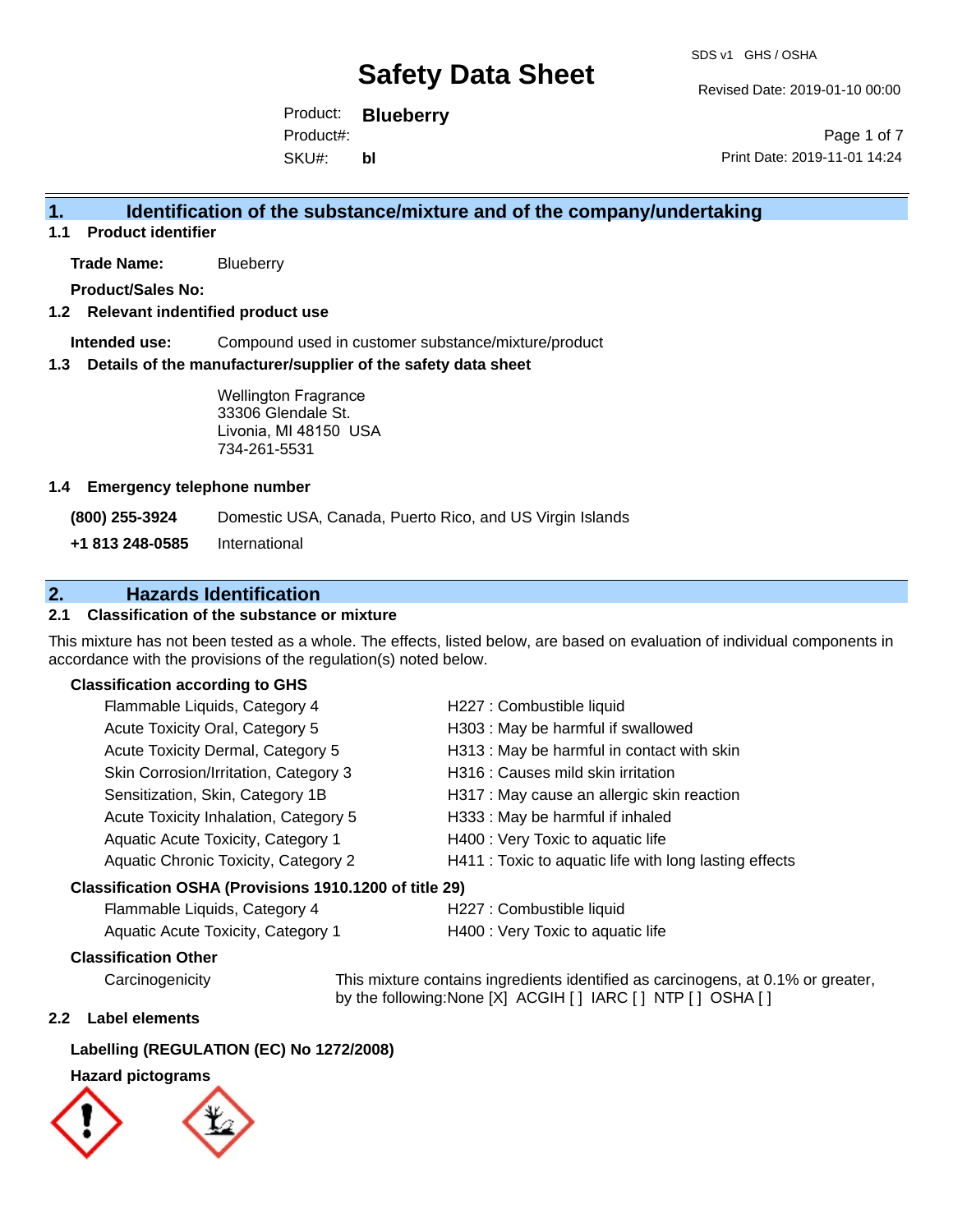Revised Date: 2019-01-10 00:00

Product: **Blueberry** SKU#: Product#: **bl**

Page 2 of 7 Print Date: 2019-11-01 14:24

| <b>Signal Word: Warning</b>     |                                                                                                                                       |
|---------------------------------|---------------------------------------------------------------------------------------------------------------------------------------|
| <b>Hazard statments</b>         |                                                                                                                                       |
| H <sub>22</sub> 7               | Combustible liquid                                                                                                                    |
| H <sub>303</sub>                | May be harmful if swallowed                                                                                                           |
| H313                            | May be harmful in contact with skin                                                                                                   |
| H316                            | Causes mild skin irritation                                                                                                           |
| H317                            | May cause an allergic skin reaction                                                                                                   |
| H333                            | May be harmful if inhaled                                                                                                             |
| H400                            | Very Toxic to aquatic life                                                                                                            |
| H411                            | Toxic to aquatic life with long lasting effects                                                                                       |
| <b>Precautionary Statements</b> |                                                                                                                                       |
| <b>Prevention:</b>              |                                                                                                                                       |
| P <sub>235</sub>                | Keep cool                                                                                                                             |
| P <sub>272</sub>                | Contaminated work clothing should not be allowed out of the workplace                                                                 |
| P273                            | Avoid release to the environment                                                                                                      |
| <b>Response:</b>                |                                                                                                                                       |
| $P302 + P352$                   | IF ON SKIN: Wash with soap and water                                                                                                  |
| $P304 + P312$                   | IF INHALED: Call a POISON CENTER or doctor/physician if you feel unwell                                                               |
| P312                            | Call a POISON CENTER or doctor/physician if you feel unwell                                                                           |
| $P333 + P313$                   | If skin irritation or a rash occurs: Get medical advice/attention                                                                     |
| P363                            | Wash contaminated clothing before reuse                                                                                               |
| P370 + P378                     | In case of fire: Use Carbon dioxide (CO2), Dry chemical, or Foam for extinction. Do not use<br>a direct water jet on burning material |
| P391                            | <b>Collect Spillage</b>                                                                                                               |
| ?<br>Other Hazarde              |                                                                                                                                       |

**2.3 Other Hazards**

## **no data available**

## **3. Composition/Information on Ingredients**

#### **3.1 Mixtures**

This product is a complex mixture of ingredients, which contains among others the following substance(s), presenting a health or environmental hazard within the meaning of the UN Globally Harmonized System of Classification and Labeling of Chemicals (GHS):

| CAS#<br>Ingredient     | EC#                                            | Conc.<br>Range | <b>GHS Classification</b> |
|------------------------|------------------------------------------------|----------------|---------------------------|
| 120-51-4               | 204-402-9                                      | $30 - 40%$     | H302; H313; H400; H411    |
| <b>Benzyl Benzoate</b> |                                                |                |                           |
| 84-66-2                | $201 - 550 - 6$                                | $20 - 30 \%$   | H316; H402                |
| Diethyl phthalate      |                                                |                |                           |
| 8050-15-5              | 232-476-2                                      | $10 - 20 %$    | H402; H412                |
|                        | Methyl ester of rosin (partially hydrogenated) |                |                           |
| 77-83-8                | 201-061-8                                      | $5 - 10 \%$    | H317; H401; H411          |
|                        | Ethyl Methylphenylglycidate                    |                |                           |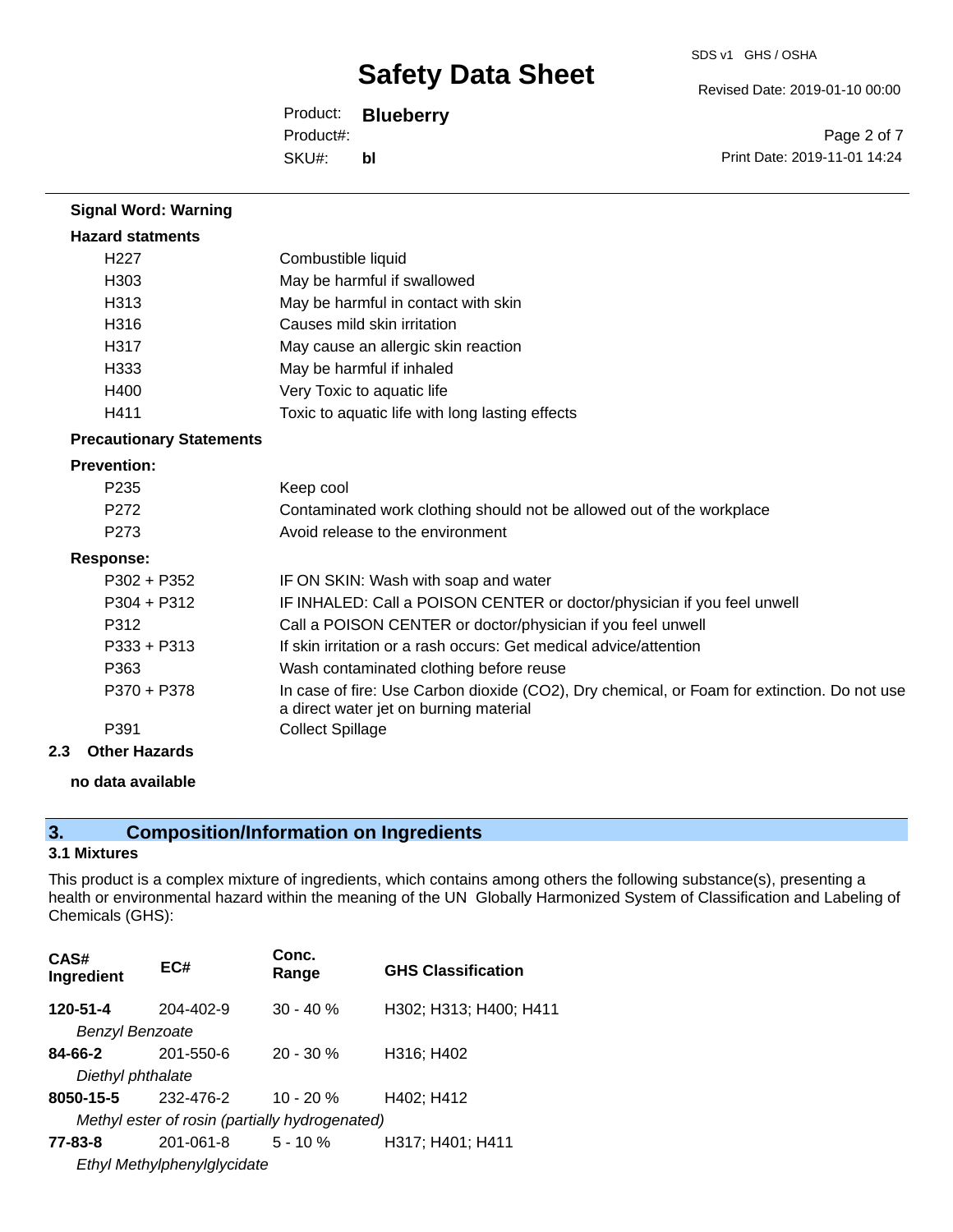Revised Date: 2019-01-10 00:00

Product: **Blueberry** Product#:

SKU#: **bl**

#### Page 3 of 7 Print Date: 2019-11-01 14:24

| CAS#<br>Ingredient | EC#       | Conc.<br>Range                                           | <b>GHS Classification</b>           |
|--------------------|-----------|----------------------------------------------------------|-------------------------------------|
| 140-11-4           | 205-399-7 | $5 - 10%$                                                | H303; H401; H412                    |
| Benzyl acetate     |           |                                                          |                                     |
| 123-92-2           | 204-662-3 | $2 - 5%$                                                 | H226; H402                          |
| Isoamyl acetate    |           |                                                          |                                     |
| 540-18-1           | 208-739-2 | $2 - 5%$                                                 | H <sub>226</sub>                    |
| Amyl butyrate      |           |                                                          |                                     |
| 105-54-4           | 203-306-4 | $2 - 5%$                                                 | H <sub>226</sub> ; H <sub>401</sub> |
| Ethyl butyrate     |           |                                                          |                                     |
| 14901-07-6         | 238-969-9 | $1 - 2\%$                                                | H316; H401; H411                    |
| beta-lonone        |           |                                                          |                                     |
|                    |           | See Section 16 for full text of GHS classification codes |                                     |

See Section 16 for full text of GHS classification codes which where not shown in section 2

Total Hydrocarbon Content (%  $w/w$ ) = 0.78

# **4. First Aid Measures**

#### **4.1 Description of first aid measures**

| Inhalation:                                                     | Remove from exposure site to fresh air and keep at rest.<br>Obtain medical advice.                            |
|-----------------------------------------------------------------|---------------------------------------------------------------------------------------------------------------|
| Eye Exposure:                                                   | Flush immediately with water for at least 15 minutes.<br>Contact physician if symptoms persist.               |
| <b>Skin Exposure:</b>                                           | Remove contaminated clothes. Wash thoroughly with water (and soap).<br>Contact physician if symptoms persist. |
| Ingestion:                                                      | Rinse mouth with water and obtain medical advice.                                                             |
| 4.2 Most important symptoms and effects, both acute and delayed |                                                                                                               |
| <b>Symptoms:</b>                                                | no data available                                                                                             |
| Risks:                                                          | Refer to Section 2.2 "Hazard Statements"                                                                      |
| 4.3                                                             | Indication of any immediate medical attention and special treatment needed                                    |

| Treatment: | Refer to Section 2.2 "Response" |
|------------|---------------------------------|

| 5.<br><b>Fire-Fighting measures</b>                       |                                                   |
|-----------------------------------------------------------|---------------------------------------------------|
| <b>Extinguishing media</b><br>5.1                         |                                                   |
| Suitable:                                                 | Carbon dioxide (CO2), Dry chemical, Foam          |
| Unsuitable                                                | Do not use a direct water jet on burning material |
| 5.2 Special hazards arising from the substance or mixture |                                                   |
| During fire fighting:                                     | Water may be ineffective                          |
| <b>Advice for firefighters</b><br>5.3                     |                                                   |
| <b>Further information:</b>                               | Standard procedure for chemical fires             |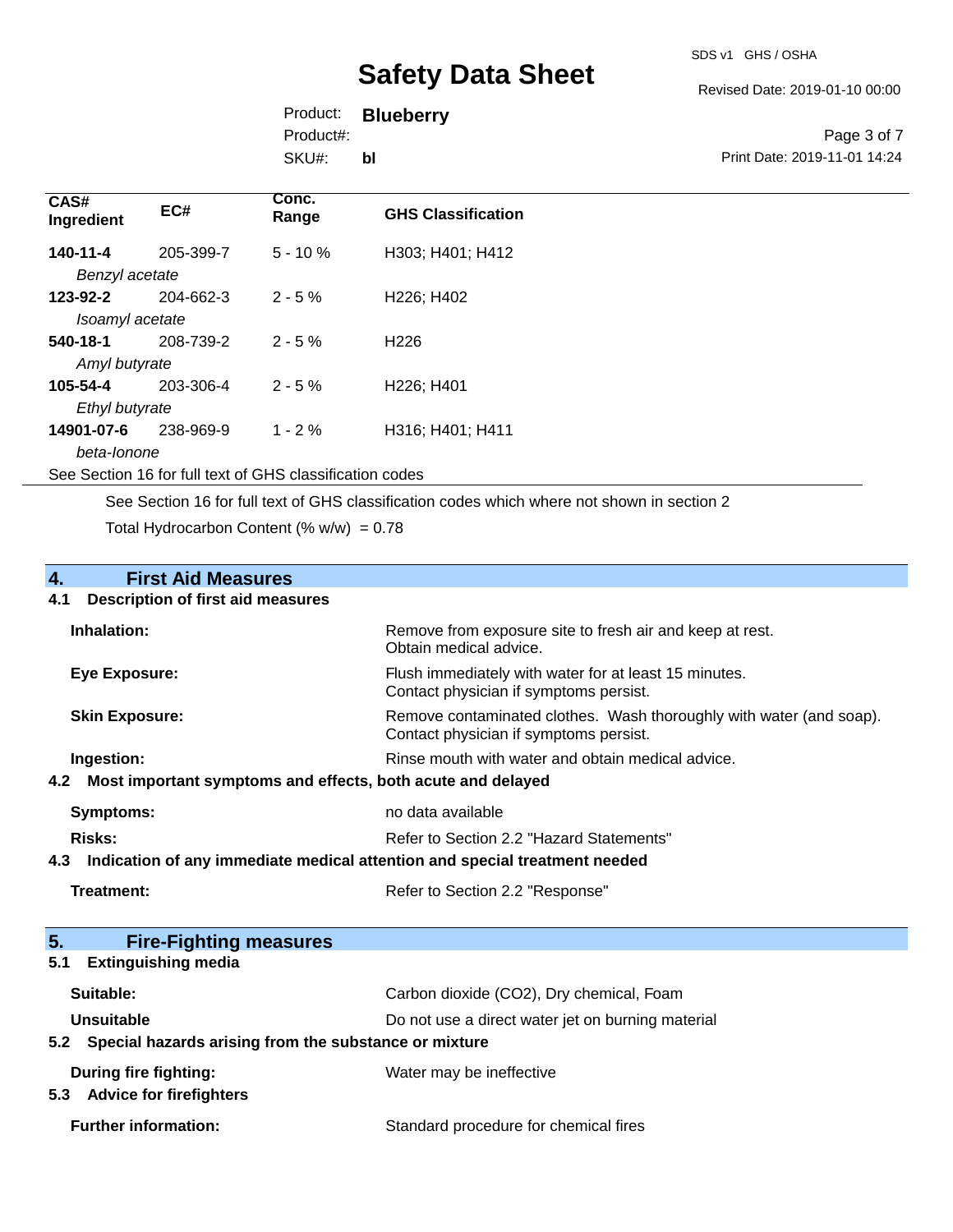Revised Date: 2019-01-10 00:00

Product: **Blueberry** SKU#: Product#: **bl**

Page 4 of 7 Print Date: 2019-11-01 14:24

#### **6. Accidental Release Measures**

#### **6.1 Personal precautions, protective equipment and emergency procedures**

Avoid inhalation and contact with skin and eyes. A self-contained breathing apparatus is recommended in case of a major spill.

#### **6.2 Environmental precautions**

Keep away from drains, soil, and surface and groundwater.

#### **6.3 Methods and materials for containment and cleaning up**

Clean up spillage promptly. Remove ignition sources. Provide adequate ventilation. Avoid excessive inhalation of vapors. Gross spillages should be contained by use of sand or inert powder and disposed of according to the local regulations.

#### **6.4 Reference to other sections**

Not Applicable

### **7. Handling and Storage**

#### **7.1 Precautions for safe handling**

Apply according to good manufacturing and industrial hygiene practices with proper ventilation. Do not drink, eat or smoke while handling. Respect good personal hygiene.

#### **7.2 Conditions for safe storage, including any incompatibilities**

Store in a cool, dry and ventilated area away from heat sources and protected from light in tightly closed original container. Avoid uncoated metal container. Keep air contact to a minimum.

#### **7.3 Specific end uses**

No information available

## **8. Exposure Controls/Personal Protection**

#### **8.1 Control parameters**

| <b>Exposure Limits:</b> |                   |              |       |             |                                           |
|-------------------------|-------------------|--------------|-------|-------------|-------------------------------------------|
| <b>Component</b>        |                   | <b>ACGIH</b> | ACGIH | <b>OSHA</b> | OSHA<br>TWA ppm STEL ppm TWA ppm STEL ppm |
| 84-66-2                 | Diethyl phthalate | 5            |       |             |                                           |
| 140-11-4                | Benzyl acetate    | 10           |       |             |                                           |
| 123-92-2                | Isoamyl acetate   | 50           | 100   | 100         |                                           |

**Engineering Controls:** Use local exhaust as needed.

#### **8.2 Exposure controls - Personal protective equipment**

**Eye protection:** Tightly sealed goggles, face shield, or safety glasses with brow guards and side shields, etc. as may be appropriate for the exposure **Respiratory protection:** Avoid excessive inhalation of concentrated vapors. Apply local ventilation where appropriate. **Skin protection:** Avoid Skin contact. Use chemically resistant gloves as needed.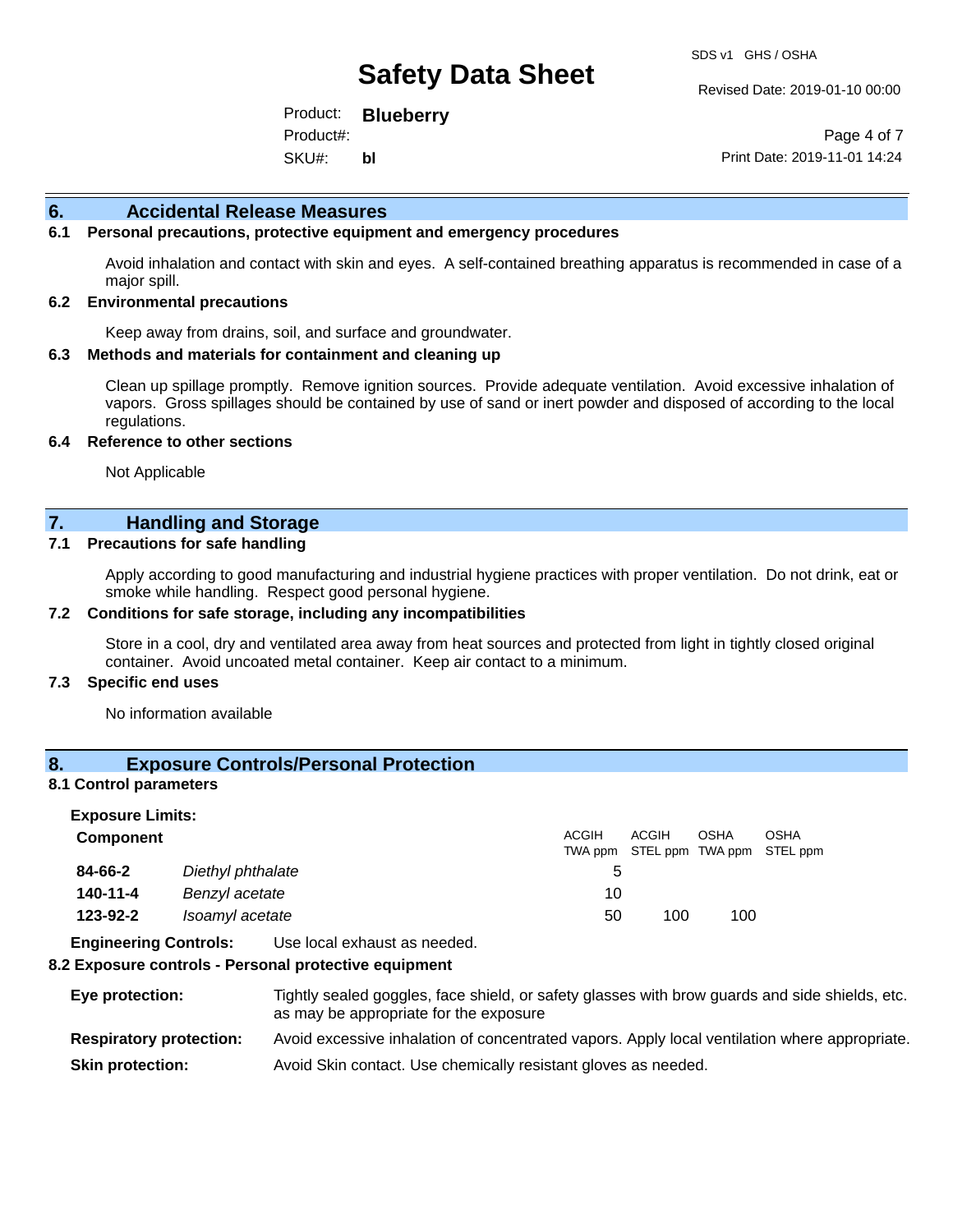Revised Date: 2019-01-10 00:00

Product: **Blueberry** SKU#: Product#: **bl**

Page 5 of 7 Print Date: 2019-11-01 14:24

## **9. Physical and Chemical Properties**

## **9.1 Information on basic physical and chemical properties**

| <b>Appearance:</b>           | Liquid                                |
|------------------------------|---------------------------------------|
| Odor:                        | Conforms to Standard                  |
| Color:                       | Pale Yellow to Greenish Yellow (G2-4) |
| <b>Viscosity:</b>            | Liquid                                |
| <b>Freezing Point:</b>       | Not determined                        |
| <b>Boiling Point:</b>        | Not determined                        |
| <b>Melting Point:</b>        | Not determined                        |
| <b>Flashpoint (CCCFP):</b>   | 155 F (68.33 C)                       |
| <b>Auto flammability:</b>    | Not determined                        |
| <b>Explosive Properties:</b> | None Expected                         |
| <b>Oxidizing properties:</b> | None Expected                         |
| Vapor Pressure (mmHg@20 C):  | 1.2416                                |
| %VOC:                        | 1.24                                  |
| Specific Gravity @ 25 C:     | 1.0710                                |
| Density @ 25 C:              | 1.0680                                |
| Refractive Index @ 20 C:     | 1.5070                                |
| Soluble in:                  | Oil                                   |

## **10. Stability and Reactivity**

| 10.1 Reactivity                         | None                                               |
|-----------------------------------------|----------------------------------------------------|
| <b>10.2 Chemical stability</b>          | Stable                                             |
| 10.3 Possibility of hazardous reactions | None known                                         |
| <b>10.4 Conditions to avoid</b>         | None known                                         |
| 10.5 Incompatible materials             | Strong oxidizing agents, strong acids, and alkalis |
| 10.6 Hazardous decomposition products   | None known                                         |

## **11. Toxicological Information**

**11.1 Toxicological Effects**

Acute Toxicity Estimates (ATEs) based on the individual Ingredient Toxicity Data utilizing the "Additivity Formula"

| Acute toxicity - Oral - (Rat) mg/kg          | (LD50: 3044.4553) May be harmful if swallowed            |
|----------------------------------------------|----------------------------------------------------------|
| Acute toxicity - Dermal - (Rabbit) mg/kg     | (LD50: 4871.5979) May be harmful in contact with skin    |
| Acute toxicity - Inhalation - (Rat) mg/L/4hr | (LD50: 29.1539) May be harmful if inhaled                |
| <b>Skin corrosion / irritation</b>           | May be harmful if inhaled                                |
| Serious eye damage / irritation              | Not classified - the classification criteria are not met |
| <b>Respiratory sensitization</b>             | Not classified - the classification criteria are not met |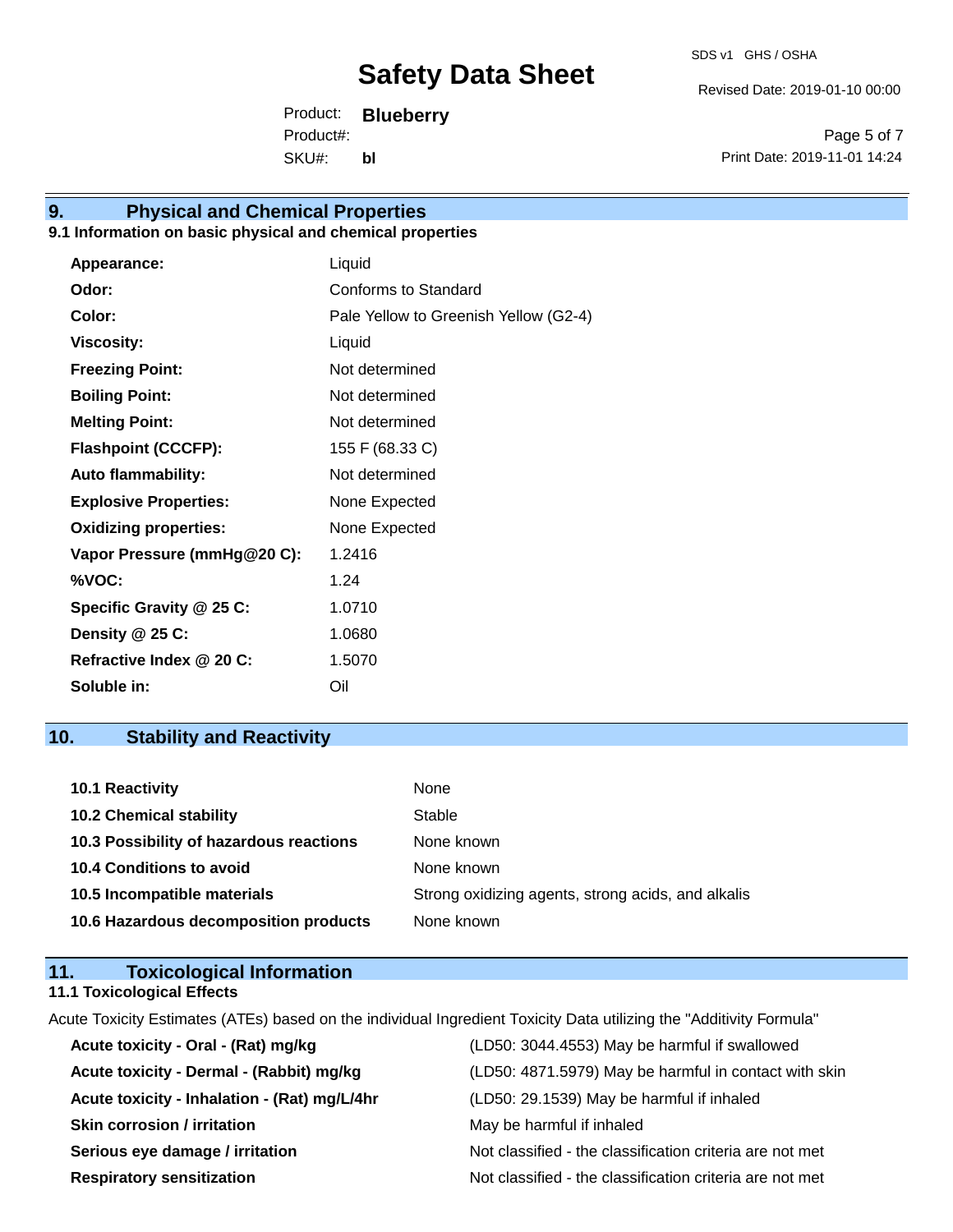SDS v1 GHS / OSHA

Revised Date: 2019-01-10 00:00

Product: **Blueberry** SKU#: Product#: **bl**

Page 6 of 7 Print Date: 2019-11-01 14:24

| <b>Skin sensitization</b>                          | May cause an allergic skin reaction                      |
|----------------------------------------------------|----------------------------------------------------------|
| <b>Germ cell mutagenicity</b>                      | Not classified - the classification criteria are not met |
| Carcinogenicity                                    | Not classified - the classification criteria are not met |
| <b>Reproductive toxicity</b>                       | Not classified - the classification criteria are not met |
| Specific target organ toxicity - single exposure   | Not classified - the classification criteria are not met |
| Specific target organ toxicity - repeated exposure | Not classified - the classification criteria are not met |
| <b>Aspiration hazard</b>                           | Not classified - the classification criteria are not met |

| 12.<br><b>Ecological Information</b> |                                                 |
|--------------------------------------|-------------------------------------------------|
| <b>12.1 Toxicity</b>                 |                                                 |
| <b>Acute acquatic toxicity</b>       | Very Toxic to aquatic life                      |
| <b>Chronic acquatic toxicity</b>     | Toxic to aquatic life with long lasting effects |
| <b>Toxicity Data on soil</b>         | no data available                               |
| <b>Toxicity on other organisms</b>   | no data available                               |
| 12.2 Persistence and degradability   | no data available                               |
| 12.3 Bioaccumulative potential       | no data available                               |
| 12.4 Mobility in soil                | no data available                               |
| 12.5 Other adverse effects           | no data available                               |
|                                      |                                                 |

## **13. Disposal Conditions**

### **13.1 Waste treatment methods**

Do not allow product to reach sewage systems. Dispose of in accordance with all local and national regulations. Send to a licensed waste management company.The product should not be allowed to enter drains, water courses or the soil. Do not contaminate ponds, waterways or ditches with chemical or used container.

## **14. Transport Information**

| <b>Marine Pollutant</b>                                       | Yes. Ingredient of greatest environmental impact:<br>120-51-4 : (30 - 40 %) : Benzyl Benzoate |                                     |                   |                 |               |
|---------------------------------------------------------------|-----------------------------------------------------------------------------------------------|-------------------------------------|-------------------|-----------------|---------------|
| <b>Regulator</b>                                              |                                                                                               | <b>Class</b>                        | <b>Pack Group</b> | <b>Sub Risk</b> | UN-nr.        |
| U.S. DOT (Non-Bulk)                                           |                                                                                               | Not Regulated - Not Dangerous Goods |                   |                 |               |
| <b>Chemicals NOI</b>                                          |                                                                                               |                                     |                   |                 |               |
| <b>ADR/RID (International Road/Rail)</b>                      |                                                                                               |                                     |                   |                 |               |
| <b>Environmentally Hazardous</b><br>Substance, Liquid, n.o.s. |                                                                                               | 9                                   | Ш                 |                 | <b>UN3082</b> |
| <b>IATA (Air Cargo)</b>                                       |                                                                                               |                                     |                   |                 |               |
| <b>Environmentally Hazardous</b><br>Substance, Liquid, n.o.s. |                                                                                               | 9                                   | Ш                 |                 | <b>UN3082</b> |
| IMDG (Sea)                                                    |                                                                                               |                                     |                   |                 |               |